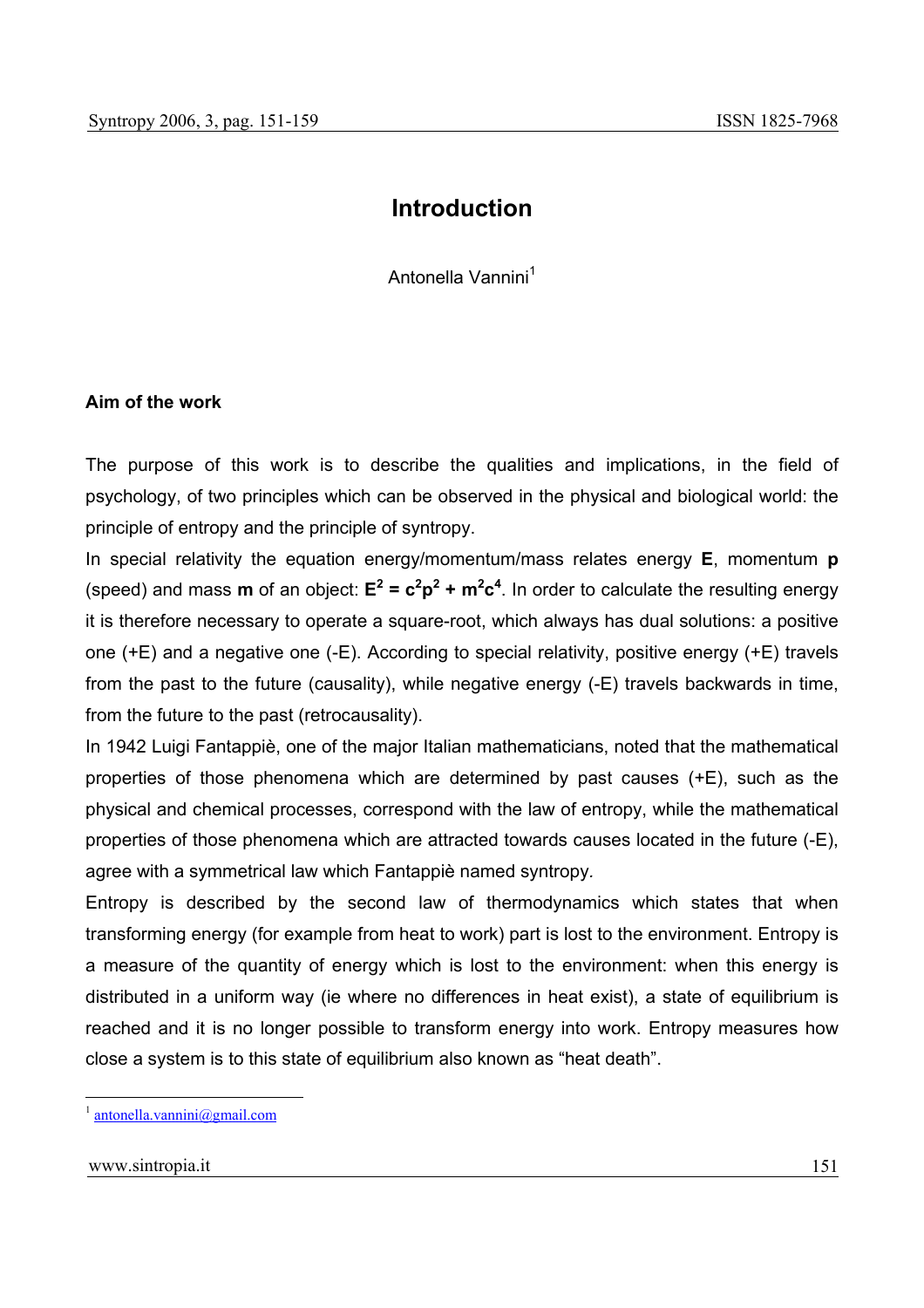Syntropic phenomena, on the contrary, are characterized by the tendency towards the concentration of energy, differentiation and order, which keep the system away from heat death.

Fantappiè immediately realized the coincidence between the mathematical properties of syntropy and the properties of living systems and presented his findings, on the 30 October 1942, at the Accademia d'Italia in the form of a volume titled "The Unified Theory of the Physical and Biological World" (Fantappiè, 1942).

#### **Empirical evidence of anticipation and retrocausality in psychology**

Various empirical evidence show the existence of retrocausality and anticipatory effects in living systems. In this work 3 experiments will be examined and one will be replicated.

#### *Pre-stimuli heart rate differences*

In his article "*Heart Rate Differences between Targets and Nontargests in Intuitive Tasks*" (Tressoldi and coll., 2005), Tressoldi and coll. report the results of two experiments, aimed at investigating pre-stimuli heart rate changes. In the first experiment a statistical significance (error risk) of p=0,015 was obtained, while in the second experiment p reached 0,001. These results support the hypothesis that the heart rate reacts before the stimulus takes place (anticipatory effects).

#### *Anticipatory reaction of skin conductance*

In 2003 Spottiswoode and May of the Cognitive Science Laboratory replicated Bierman and Radin (1997) experiments which show an increase in skin conductance 2-3 seconds before emotional stimuli are presented. Spottiswoode and May replicated these results with a statistical significance of p=0,0005, and performed controls in order to exclude all possible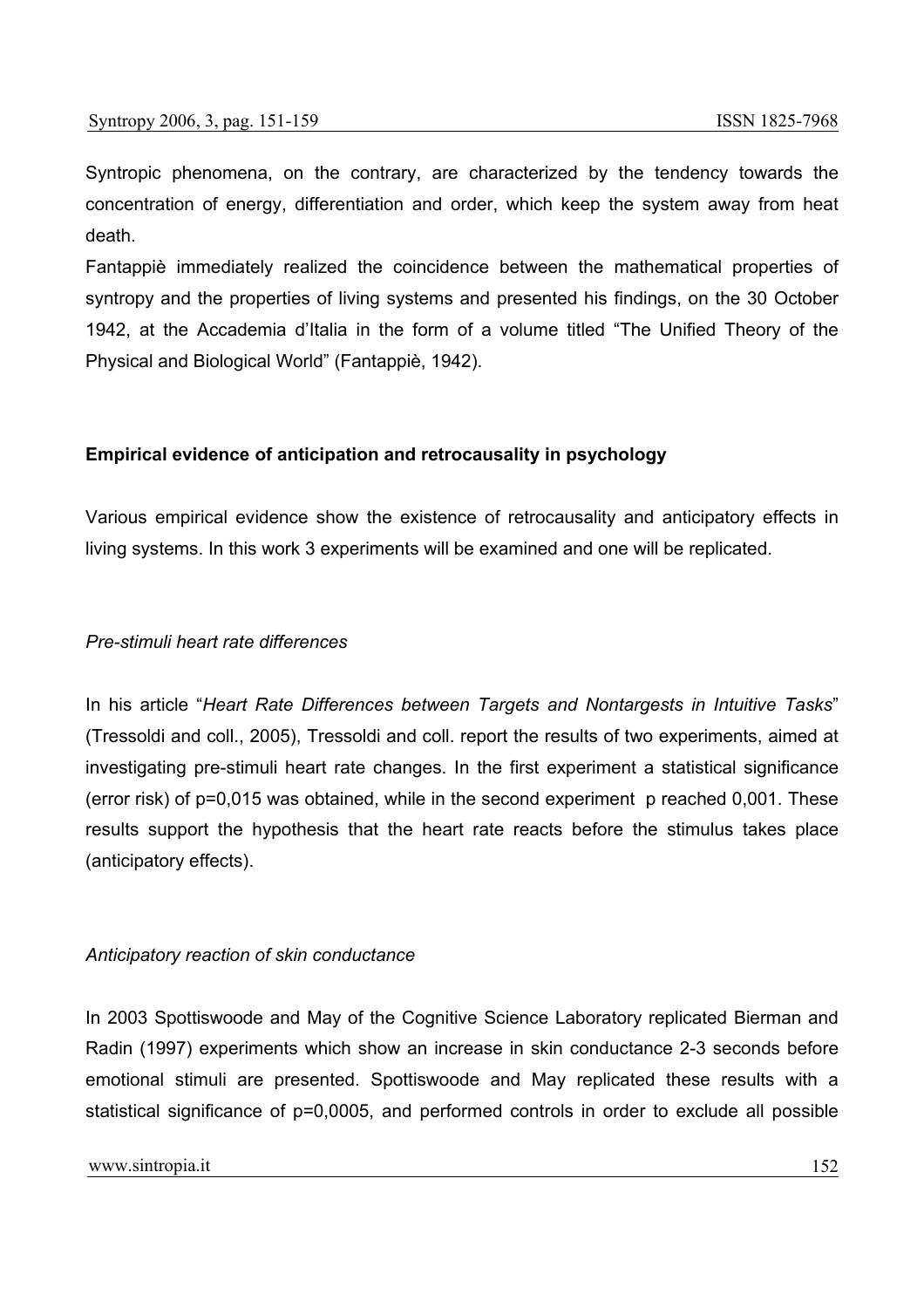artifacts and alternative explanations. These results support the hypothesis that the autonomic nervous system reacts in advance to stimuli (Spottiswoode and May, 2003).

# *Retrocausality in REG (Random Event Generator) experiments.*

In 1979 the PEAR (Princeton Engineering Anomalies Research) laboratory was established under the direction of Robert Jahn, Dean of the University's School of Engineering and Applied Sciences. The purpose of this laboratory was to replicate and study the results obtained by a student which showed anomalous mind/machine interactions when using REG systems (Random Event Generator). PEAR and a consortium of other universities have replicated these results, and are now studying their implications. The anomalous mind/machine interaction which is observed is very simple: REG systems produce ultraprecise gaussian distributions, but when a subject tries to distort these distributions only by the expression of his intentionality, statistically significant deviations are observed. Even more fascinating is the fact that those distributions which have been produced before the subjects expression of intentionality show an amplified effect. The statistical significance of these amplifications is p<0,000000001 (Jahn, 2005).

### *Replication of REG experiments*

Considering the fact that it is now possible to produce highly precise REG distributions with modern PC, we have decided to replicate these REG experiments.

The first experiment was aimed to study the "local" (same moment, same place) interactions between intentionality and REG distribution. Data shown in Fig. 1 was produced by a subject who was trained for a two weeks period and who reached a statistically significant effect distorting the "Low" and the "High" distributions.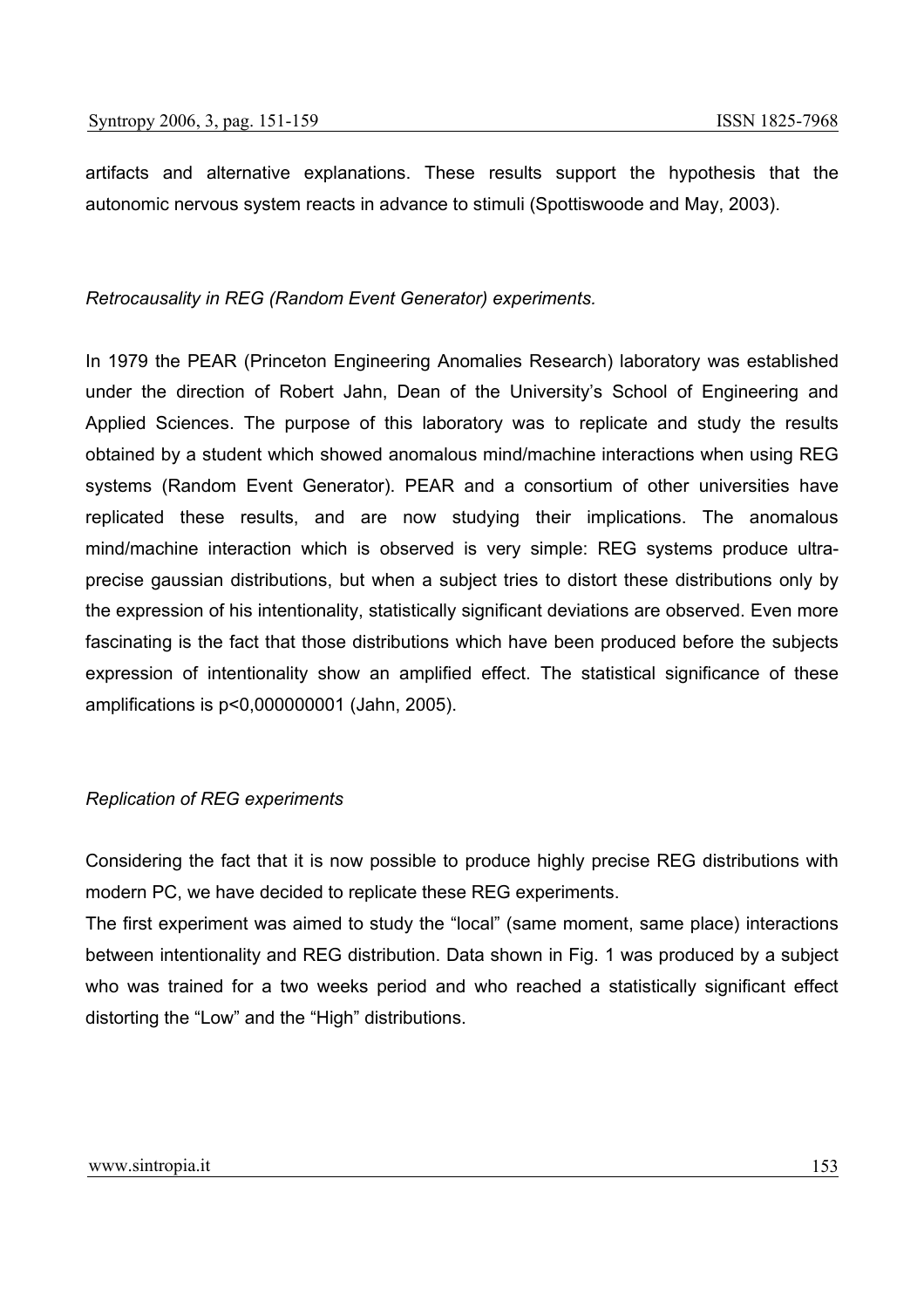

Local modality, N=396, p<0,005

In the retrocausal experiment, in which the REG distribution was produced two hours before the expression of the intentionality of the subject, effects were observed only for the High distribution (Fig. 2).



Fig. 2 allows to value the difference between a random distribution (the Low distribution) which remains in the proximity of the gaussian mean value, and a non-random distribution (the High distribution) which shows a steady increase in the effect, and which progressively diverges from the gaussian mean value.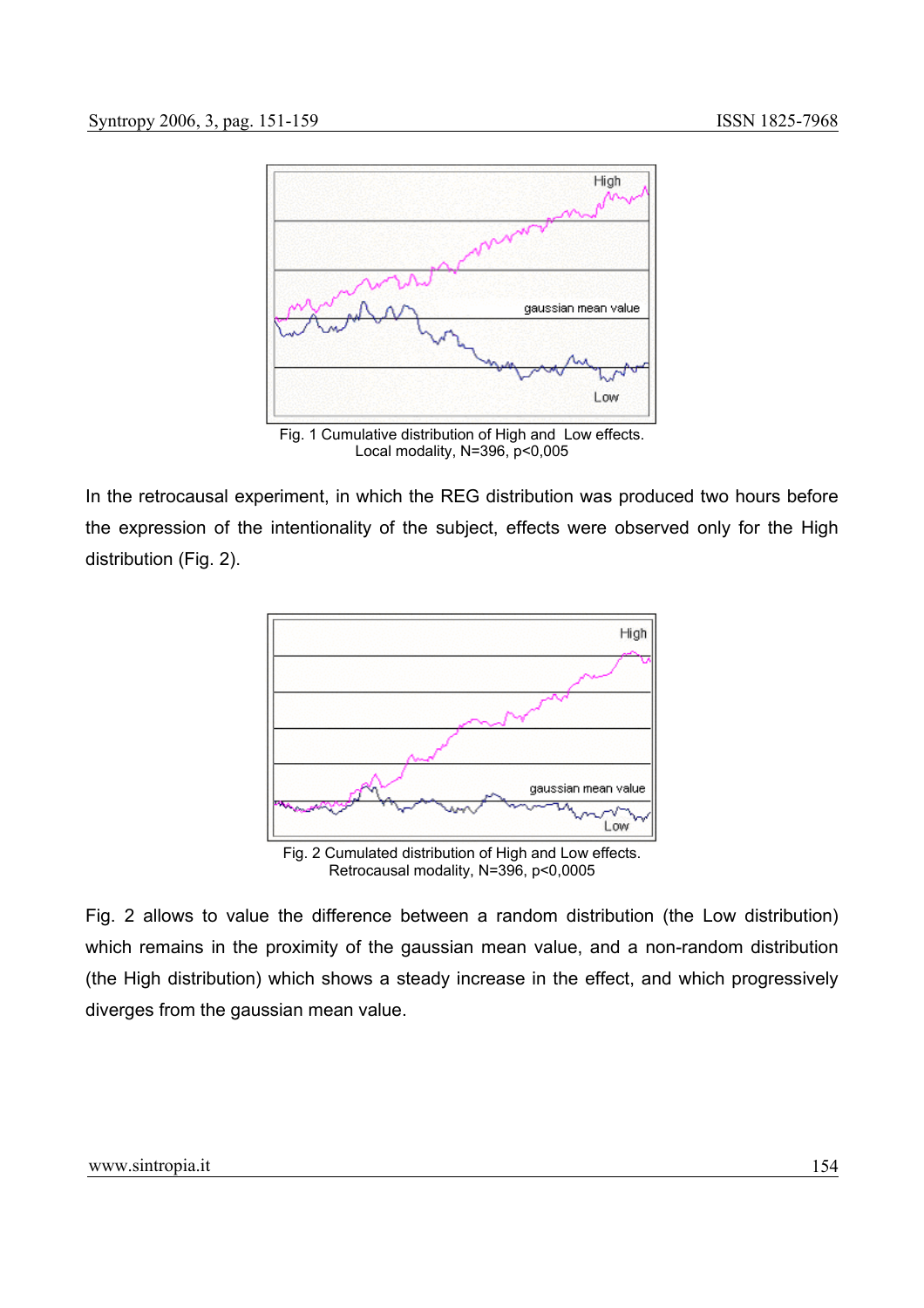# **The fight of living systems against entropy**

In 1927 Sir Arthur Eddington proved that entropy forces time to flow from past to future, introducing the expression "*the arrow of time*" (Eddington, 1927). In 1982 the astrophysicists Frautschi demonstrated that in our expanding universe entropy can only increase and that this is the reason why the macroscopic laws are governed by entropy and time flows from the past to the future (Frautschi, 1982). In 1974 Monod confirmed that it is impossible to explain the properties of life commencing from laws which are governed by the principle of entropy (Monod, 1974).

On the contrary, in the microcosm, at the level of quantum physics, symmetry between entropy and syntropy is observed, and past, present and future coexist. At this level syntropic processes can take place and syntropic systems (life) can be explained.

Syntropic systems show the tendency to grow towards higher forms of complexity and order. But, as soon as they grow beyond the dimension of a few hundred atoms, they enter in the macroscopic world and start conflicting with the law of entropy which governs this level.

Analyzing the conflict between syntropic systems and entropic environment Ulisse Di Corpo presented in 1981 a model of needs which describes 3 main groups of conditions which living systems need to satisfy in order to stay alive:

- **Material needs:** in order to survive living systems need to balance the dissipative effects of entropy, acquiring energy from the environment (for example from food), and protecting themselves from the destructive effects of energy, for example using a shelter, clothes, and following sanitary rules.
- **Unity needs:** Albert Szent-Gyorgyi, Nobel 1937 and discoverer of vitamin C, introduced the property of syntropy in order to explain the qualities of organization and order of the living systems (Szent-Gyorgyi, 1977); Schrödinger (Nobel 1933) stated that living systems maintain their organization and order feeding on negative energy (-E) and that this process is essential for the survival of living systems (Schrödinger, 1988). Experiments on retrocausality and anticipation suggest that the autonomic nervous system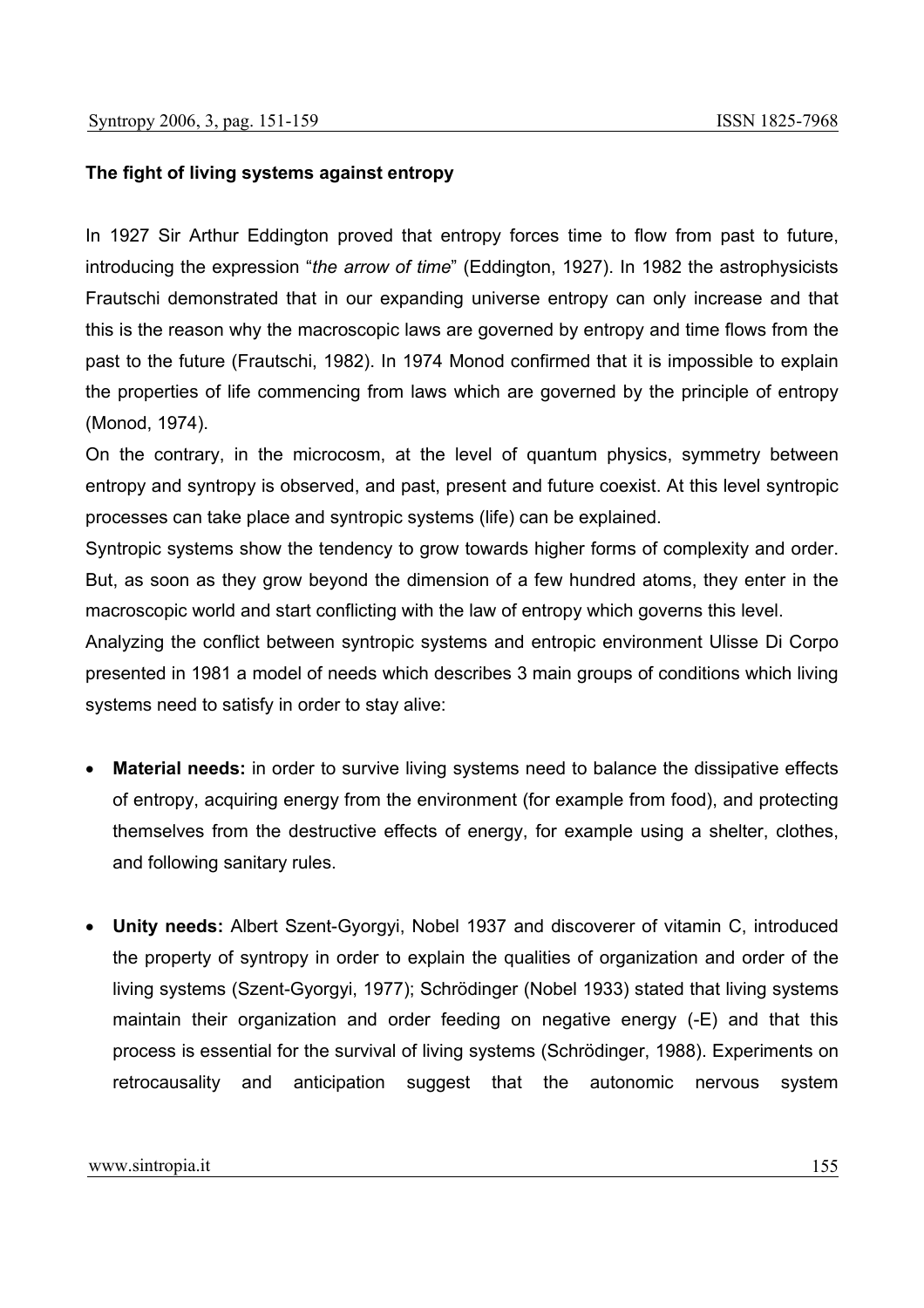(neurovegetative) may be dedicated to the acquisition of –E; –E concentrates energy, therefore a good unity with –E would be perceived as feelings of warmth and well being in the regions governed by the autonomic nervous system (thorax region), whereas an insufficient unity with –E would be felt as emptiness and feelings of cold. These feelings are nowadays described with the word *anguish* (angst).

**Meaning needs.** Living systems with highly developed cortical systems produce representations of reality and of themselves, and continuously face the paradox produced by the opposite polarities syntropy/entropy. Entropy, diverging waves, has infinitely inflated the universe, while syntropy which consists of converging waves makes life small and finite. When we compare ourselves (finite) with the environment (infinite) we discover we are equal to nothing  $(1/\infty=0)$ . This identity conflict: to be (1) and not to be (0) consumes energy and increases entropy. When this conflict is not solved entropy dissipates vital energies and we feel meaningless, useless, and equal to zero. This trait is nowadays associated with the word *depression.* It is therefore necessary to solve this conflict by finding a meaning in life.

#### **Empirical evidence**

Two empirical hypothesis of this model of needs have been verified:

- 1. *Hypothesis n.1:* the solution to the identity conflict is obtained when (1x∞)/∞=1; in other words when we unite ourselves to the outer world, satisfying the need of unity, we confirm our identity, and solve the need of meaning. It is therefore logical to believe that anguish and depression are linked together in a mathematical way.
- 2. *Hypothesis n.2:* suffering is a consequence of one or more unsatisfied needs. It is therefore reasonable that items which describe suffering show their highest correlations with items of depression, anguish, uselessness and loneliness.

In order to verify these hypothesis the relational methodology was used. This methodology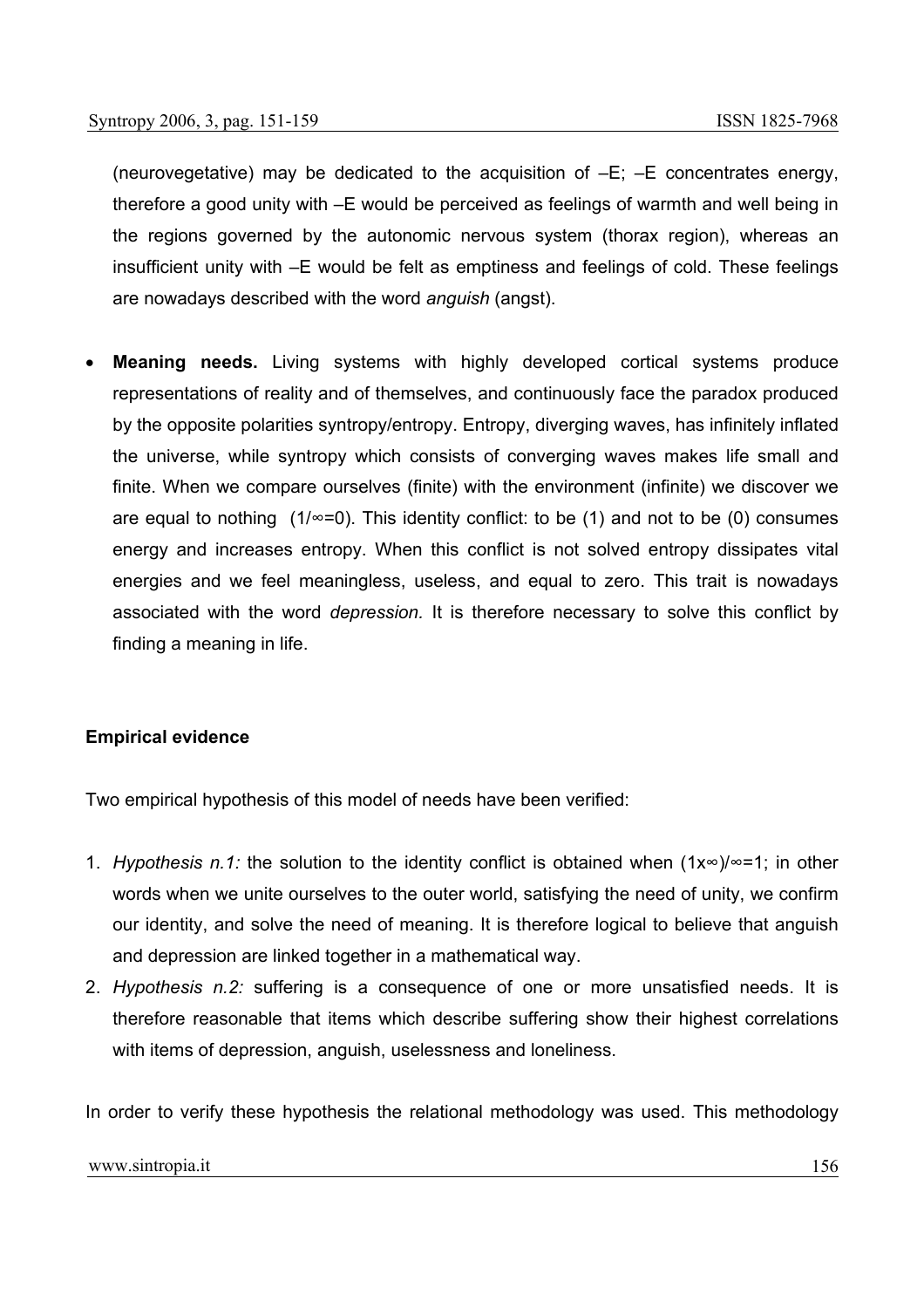was presented in 1843 by John Stuart Mill, when he discovered that beside the experimental method (which is based on the study of differences among groups) another method could be used which studies concomitances among variables. The relational methodology allows to use jointly qualitative and quantitative, objective and subjective data, and is not affected by the social mask which people usually use when direct questions are asked (Stuart Mill, 1843). These hypotheses have been studied using 974 questionnaires answered by teenagers of the province of Teramo (Italy). This choice was suggested by the fact that the questionnaire was devised by psychologists and psychiatrists who had no information about the model of vital needs tested in this study. The questionnaire contains items relative to suffering, depression, anguish, uselessness and loneliness, and items relative to other psychological theories about the quality of life.

# *Results*

- 1. Data analysis shows that the connection between the items "I feel depressed" and "I feel anguished" reaches the highest Chi Square value (on a total of 18.915 possible correlations) of 507.08. The 1% statistical significance was reached at 6.635; similar forms of the same item obtained values of 300. These results show a perfect correlation between depression and anguish supporting the hypothesis that these two different forms of suffering are linked by a mathematical equation.
- 2. Items which express suffering such as "I feel unsatisfied", "I feel unhappy" and "I feel sad", show their highest correlations with "I feel depressed", "I feel anguish", "I feel useless" and "I feel lonely" reaching Chi Square values which are at least 4 times greater than those reached by other models.

These results have been replicated in other studies.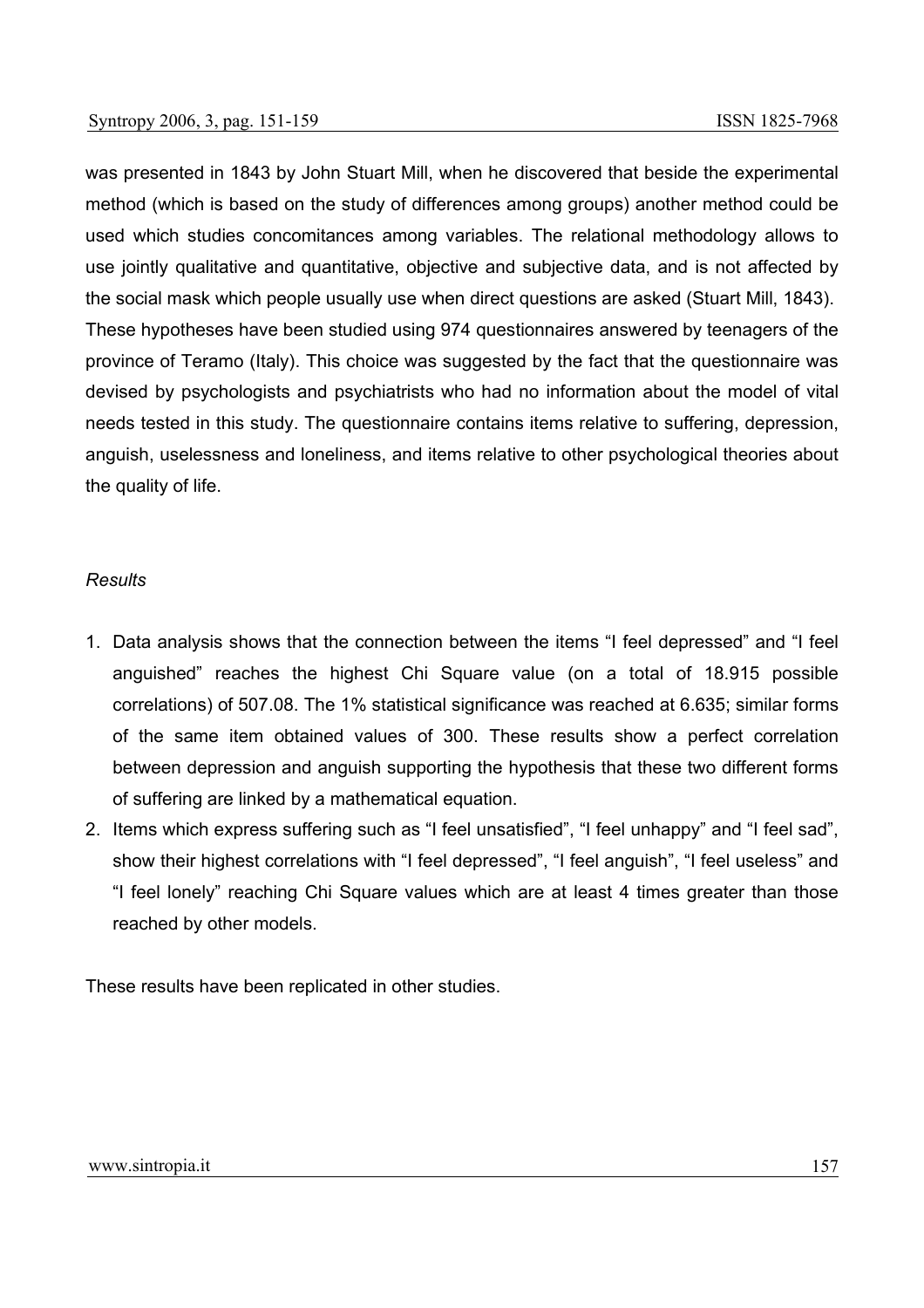# **Causality and retrocausality, a model of consciousness**

In the article "*Chaos, Quantum-transactions and Consciousness*" Chris King shows that from Einstein's energy/momentum/mass equation it is possible to derive a model of consciousness which is new and innovative (King, 2003).

According to King, the dual causality which derives from the energy/momentum/matter equation, puts living systems in front of bifurcations (past/future) forcing them to operate choices which cannot be determined in advance. According to King this constant state of choice explains "free will". Free will would therefore be a quality of all living systems, from the molecules to the macrostructures. As a consequence of their independent behavior, living systems would show chaotic dynamics and non deterministic processes. The mathematics of chaos shows that when attractors are inserted in a chaotic systems two effects appear:

- Order appears in the form of fractal structures;
- Small perturbations can be selected and amplified (the famous Lorenz attractor: "*The flap of a butterfly's wing in Brazil can set off a Tornado in Texas*").

King starts from these considerations and underlines two different levels of description of consciousness. In the first level, free will transfers information from mind to brain; in the second level information is transferred from brain to mind through the selection and amplification of signals (for example sensorial signals which are received by peripheral receptors, but also inner signals) operated by the fractal structures of the brain. According to King, these two levels of description are the two sides of the same coin.